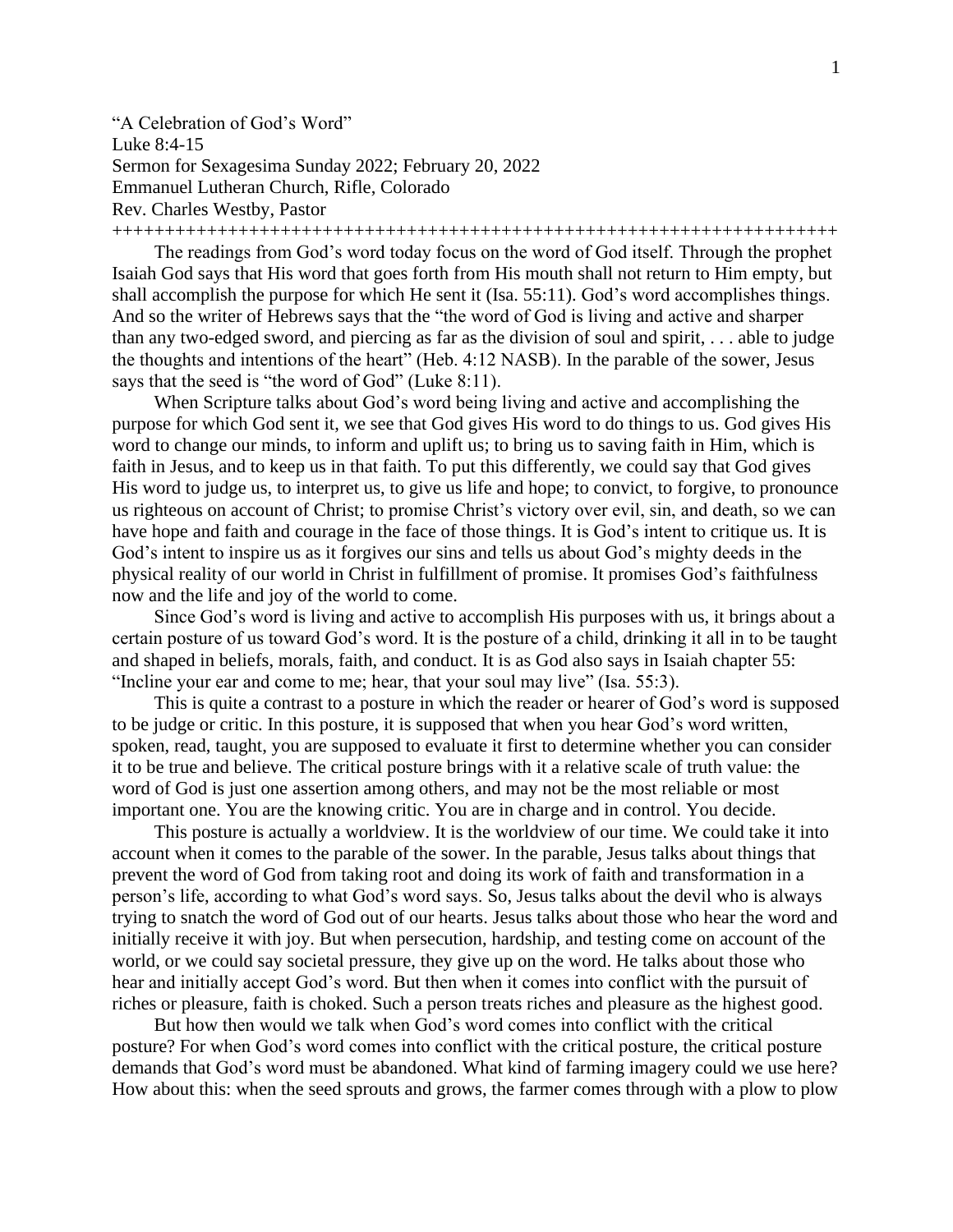it under because it is not the right type of plant. Or how about this, when the seed sprouts and grows, it must be sprayed with weed killer because it isn't the right kind of plant. It must be treated like a weed. God's word does not produce the right kind of beliefs and values, so measures must be taken to make sure we get the right kinds of plants and fruit.

Taking account how God's word is intended to accomplish its purpose brings into focus just how important speech is. Speech is huge because it shapes beliefs, worldview, convictions, and values, whether it is God's word we are talking about, or some other word. This is a crucial fact of being human. Speech shapes belief and conduct.

The Holy Spirit through the Apostle Paul affirms this when he says that faith comes by hearing. He says further that Christian faith comes by hearing the word of Christ (Rom. 10:17). Jesus said that "if you remain in My word, you are truly My disciples, and you will know the truth, and the truth will set you free" (John 8:31).

God's word is speech, A promise from God in Christ is spoken word. The forgiveness of sins is spoken word. The Sacrament of Holy Communion is brought about by Christ through spoken word. A commandment from God is spoken word. The stories of God's mighty deeds of creation, of the Exodus from Egypt, of the story of Jesus Christ, are written and spoken word. They are speech. And these spoken words of God shape belief. They inform us about ourselves and our world. They forgive our sins and bring about communion with Christ. They inspire the mind and heart with faith in God. They inspire courage in the face of evil, and give hope in the face of death. They teach us how live in a way that God wants.

The devil and the world also know this abut speech. So they want to control speech according to their agenda. The battle for minds and hearts is a battle for speech. It is a battle for the freedom of speech. When the world in its critical posture and its particular agendas comes into conflict with God's word, it must control speech.

What a chilling example of this is going on right now in Finland for all the world to see. This is taking place in the trial of Dr. Päivi Räsänen and Bishop of Juhana Pohjola of the Evangelical Lutheran Mission Diocese of Finland. They have been standing trial for simply affirming in writing the teaching of God's word regarding marriage and human sexuality. Dr. Räsänen is a member of the Finish Parliament. The Finish government has treated their speech about marriage and human sexuality as hate speech and agitating against other groups. Their speech does not conform to what the government wants, so their speech must be controlled pursuant to the government's agenda by prosecution and the threat of imprisonment. And Finland is supposed to be a liberal democracy.

And in our own country there are powerful forces trying to control speech, which is to say, trying to control thought, beliefs, and values. And what better way to control speech so as to promote an agenda in the joining together of government, education, big tech, corporate management, and the media.

God's word is speech. So God's word being able to do its work, implicates the freedom of speech. And so the pursuit of truth in the public square and accountability of government is about the freedom of speech. Since God is always on the side of the truth. In the church, let speech be according to the pattern of sound words (1 Tim. 4:6; 2 Tim. 1:13) and in a manner befitting the eighth commandment, as taught in the Small Catechism.

Of course, even when there is no freedom of speech, God's word will still do what it does. It will still be received and believed. And those who receive and believe it will hold fast to it in the power of the Spirit who gives the word, even if they have to suffer for it. And as it is received and believed, it will more and more create the posture of the child in us, as it also more and more